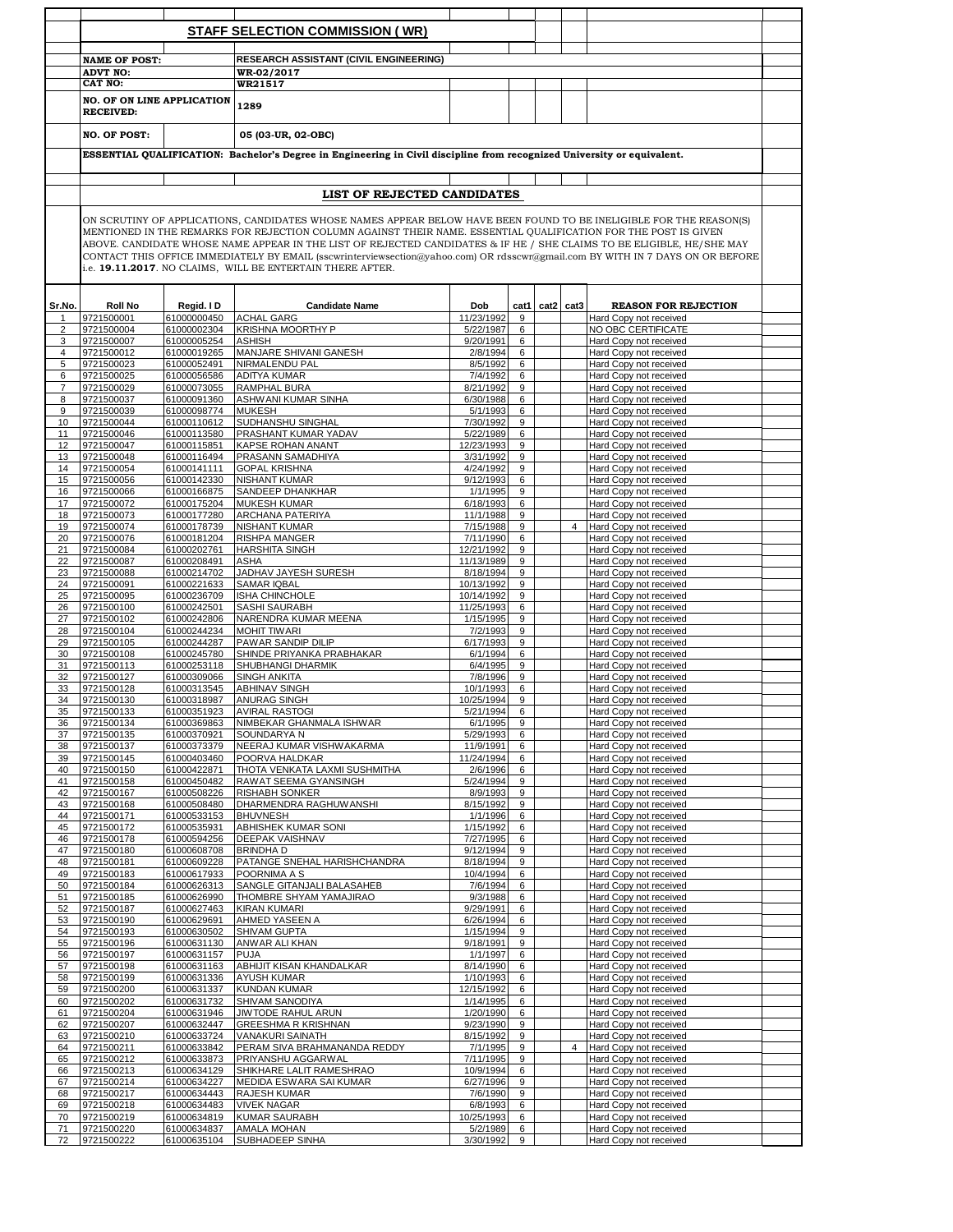|            | 9721500223               | 61000635237                | <b>ASHUTOSH SACHAN</b>                         | 4/11/1989             | 6      | Hard Copy not received                           |  |
|------------|--------------------------|----------------------------|------------------------------------------------|-----------------------|--------|--------------------------------------------------|--|
| 74         | 9721500225               | 61000635823                | POLINATI SUNEETHA                              | 8/10/1993             | 9      | Hard Copy not received                           |  |
| 75         | 9721500228               | 61000636534                | ANIMA SAMAL                                    | 8/17/1991             | 9      | Hard Copy not received                           |  |
| 76         | 9721500229               | 61000636547                | SHUBHKAMNA THAKUR                              | 12/21/1994            | 6      | Hard Copy not received                           |  |
| 77         | 9721500230               | 61000637236                | DHRUBAJYOTI DAM                                | 2/4/1990              | 9      |                                                  |  |
|            |                          |                            |                                                |                       |        | Hard Copy not received                           |  |
| 78         | 9721500241               | 61000640160                | SHERKAR GAYATRI CHANDRAKANT                    | 7/9/1994              | 9      | Hard Copy not received                           |  |
| 79         | 9721500243               | 61000641380                | KADARI RENUKA                                  | 6/10/1996             | 6      | Hard Copy not received                           |  |
| 80         | 9721500244               | 61000641807                | <b>TANMOY CHATTERJEE</b>                       | 5/2/1994              | 9      | Hard Copy not received                           |  |
| 81         | 9721500245               | 61000641913                | <b>BHILARE PRATIK PANDURANG</b>                | 11/3/1992             | 9      | Hard Copy not received                           |  |
| 82         | 9721500250               | 61000643891                | DESHMUKH MANISH ARUN                           | 5/25/1990             | 6      | Hard Copy not received                           |  |
| 83         | 9721500252               | 61000645661                | DEVIDAS PIRAJI SANAP                           | 7/7/1990              | 6      | <b>Hard Copy not received</b>                    |  |
|            |                          |                            |                                                |                       | 9      |                                                  |  |
| 84         | 9721500255               | 61000646791                | AARTI                                          | 3/15/1988             |        | Hard Copy not received                           |  |
| 85         | 9721500257               | 61000647242                | VUNDELA BHAVANI                                | 7/1/1996              | 9      | Hard Copy not received                           |  |
| 86         | 9721500258               | 61000648164                | <b>SHIVRAJ MEENA</b>                           | 11/24/1993            | 9      | Hard Copy not received                           |  |
| 87         | 9721500259               | 61000648210                | CHANCHAL KASHYAP                               | 5/23/1999             | 6      | Hard Copy not received                           |  |
| 88         | 9721500262               | 61000649377                | PRATEEK KUMAR                                  | 7/16/1992             | 6      | Hard Copy not received                           |  |
| 89         | 9721500263               | 61000650320                | <b>NAVIN KUMAR</b>                             | 10/4/1987             | 6      | Hard Copy not received                           |  |
| 90         | 9721500264               | 61000650379                | PATIL KIRTI UMESH                              | 12/4/1993             | 9      | Hard Copy not received                           |  |
|            | 9721500266               | 61000651450                | SWATANTRA KUMAR PODDAR                         | 12/15/1990            | 6      | Hard Copy not received                           |  |
| 91         |                          |                            |                                                |                       |        |                                                  |  |
| 92         | 9721500268               | 61000652331                | <b>SHUCHI MISHRA</b>                           | 6/15/1992             | 9      | Hard Copy not received                           |  |
| 93         | 9721500270               | 61000653523                | <b>KALE DATTA KAILAS</b>                       | 3/13/1994             | 6      | Hard Copy not received                           |  |
| 94         | 9721500272               | 61000654088                | VINOD KUMAR PAL                                | 2/1/1995              | 6      | Hard Copy not received                           |  |
| 95         | 9721500274               | 61000654496                | <b>VYAS RUCHIT KISHORBHAI</b>                  | 1/24/1995             | 9      | Hard Copy not received                           |  |
| 96         | 9721500276               | 61000655050                | SHEIKH SHAHRUKH SHABBIR                        | 1/23/1994             | 9      | Hard Copy not received                           |  |
| 97         | 9721500277               | 61000655307                | TINA WASUDEO ZUNGARE                           | 3/4/1988              | 6      | Hard Copy not received                           |  |
| 98         | 9721500278               | 61000655328                | JALKAR ROHINI BHASKAR                          | 12/28/1995            | 9      | Hard Copy not received                           |  |
|            |                          |                            |                                                |                       |        |                                                  |  |
| 99         | 9721500280               | 61000655508                | NAGE LEKH AJABRAO                              | 4/9/1987              | 6      | Hard Copy not received                           |  |
| 100        | 9721500281               | 61000655741                | BODAGALA GURU ALEKHYA                          | 6/6/1996              | 6      | Hard Copy not received                           |  |
| 101        | 9721500284               | 61000656088                | AKHILESH KUMAR VERMA                           | 3/20/1993             | 6      | Hard Copy not received                           |  |
| 102        | 9721500286               | 61000656733                | NAGRE SURAJ VISHNU                             | 4/25/1995             | 6      | Hard Copy not received                           |  |
| 103        | 9721500287               | 61000657230                | GHOLAP SHRIRAM GORKSHANATH                     | 3/25/1993             | 6      | Hard Copy not received                           |  |
| 104        | 9721500289               | 61000657526                | <b>INDRAJEET PAL</b>                           | 3/10/1991             | 6      | Hard Copy not received                           |  |
| 105        | 9721500290               | 61000658093                | DHANWAI SUNIL ASHOK                            | 1/12/1993             | 6      | Hard Copy not received                           |  |
|            |                          |                            |                                                |                       |        |                                                  |  |
| 106        | 9721500293               | 61000658481                | VEEKSHITH VISHWANATHA SHETTY                   | 3/20/1993             | 9      | Hard Copy not received                           |  |
| 107        | 9721500294               | 61000658529                | PAWAR PARIJAT NAVAL                            | 4/30/1988             | 9      | Hard Copy not received                           |  |
| 108        | 9721500296               | 61000658642                | SAYARE SWAPNIL DEELIP                          | 5/13/1989             | 6      | Hard Copy not received                           |  |
| 109        | 9721500297               | 61000658679                | MANISH KUMAR MALAV                             | 5/10/1993             | 6      | Hard Copy not received                           |  |
| 110        | 9721500299               | 61000659077                | APURVA ASHOK JIBHKATE                          | 10/28/1993            | 6      | Hard Copy not received                           |  |
| 111        | 9721500300               | 61000659700                | <b>S RAHUL</b>                                 | 8/9/1993              | 9      | Hard Copy not received                           |  |
|            |                          |                            |                                                |                       |        |                                                  |  |
| 112        | 9721500301               | 61000659858                | RISHAB RANJAN GUPTA                            | 2/2/1993              | 6      | Hard Copy not received                           |  |
| 113        | 9721500304               | 61000660136                | RATHOD SUMIT ROHIDAS                           | 9/18/1995             | 9      | Hard Copy not received                           |  |
| 114        | 9721500305               | 61000660157                | VETAL SHAILESH SHIVAJI                         | 5/19/1994             | 9      | Hard Copy not received                           |  |
| 115        | 9721500306               | 61000660306                | CHETANA BABAN ASKAR                            | 6/25/1992             | 6      | Hard Copy not received                           |  |
| 116        | 9721500307               | 61000660309                | AYUSH DEEPCHAND JAIN                           | 6/27/1994             | 9      | Hard Copy not received                           |  |
| 117        | 9721500308               | 61000660502                | JADHAV DEEPALI BHAGWAN                         | 11/4/1993             | 9      | Hard Copy not received                           |  |
| 118        | 9721500309               | 61000660555                | DHUMAL SHRIDHAR DATTATRAY                      | 4/4/1995              | 9      | Hard Copy not received                           |  |
|            |                          |                            |                                                |                       |        |                                                  |  |
| 119        | 9721500310               | 61000660713                | MORE NILESH SANJIV                             | 5/13/1994             | 6      | Hard Copy not received                           |  |
| 120        | 9721500312               | 61000660958                | <b>RUPINDER KAUR</b>                           | 10/20/1994            | 6      | Hard Copy not received                           |  |
| 121        | 9721500313               | 61000661749                | PATIL NEHA PRABHAKAR                           | 7/15/1995             | 6      | Hard Copy not received                           |  |
| 122        | 9721500315               | 61000661791                | NUBAILA P H                                    | 8/4/1992              | 6      | Hard Copy not received                           |  |
| 123        | 9721500316               |                            | SAYED KHALIL HUSEN                             |                       |        | Hard Copy not received                           |  |
|            |                          |                            |                                                |                       |        |                                                  |  |
|            |                          | 61000662176                |                                                | 3/15/1992             | 9      |                                                  |  |
| 124        | 9721500318               | 61000662956                | BHAGATKAR SHUBHAM JANARDAN                     | 5/15/1996             | 9      | Hard Copy not received                           |  |
| 125        | 9721500319               | 61000663482                | MAYUR ASHOK MATKAR                             | 5/10/1991             | 9      | Hard Copy not received                           |  |
| 126        | 9721500321               | 61000663570                | DHOLI AVINASH BHASKAR                          | 12/27/1993            | 6      | Hard Copy not received                           |  |
| 127        | 9721500322               | 61000663859                | SAURABH MEENA                                  | 9/18/1996             | 9      | Hard Copy not received                           |  |
| 128        | 9721500326               | 61000664278                | MAHENDRA MILIND THORAT                         | 8/30/1989             | 9      | Hard Copy not received                           |  |
| 129        | 9721500329               | 61000664615                | <b>RITESH KUMAR</b>                            | 3/10/1992             | 6      | Hard Copy not received                           |  |
|            |                          |                            |                                                |                       |        |                                                  |  |
| 130        | 9721500331               | 61000664971                | <b>ABHINAV TYAGI</b>                           | 11/10/1992            | 9      | Hard Copy not received                           |  |
| 131        | 9721500332               | 61000664981                | PRAJAT CHARANDAS BURANDE                       | 8/25/1995             | 6      | Hard Copy not received                           |  |
| 132        | 9721500335               | 61000665423                | NAVEEN KUMAR TK                                | 11/23/1995            | 9      | Hard Copy not received                           |  |
| 133        | 9721500336               | 61000665583                | KUMBHAR VARSHA SADASHIV                        | 12/26/1994            | 6      | Hard Copy not received                           |  |
| 134        | 9721500338               | 61000666093                | TALBAR MOHINI MOHAN                            | 7/20/1996             | 6      | Hard Copy not received                           |  |
| 135        | 9721500344               | 61000667291                | AJAY                                           | 12/1/1989             | 9      | Hard Copy not received                           |  |
| 136        | 9721500346               | 61000667882                | KUMAR BRAHAMRISHI DIXIT                        | 5/10/1995             | 9      | Hard Copy not received                           |  |
|            | 9721500348               | 61000668382                | JADHAO MINAL VILAS                             |                       | 9      |                                                  |  |
| 137        |                          |                            |                                                | 5/31/1994             |        | Hard Copy not received                           |  |
| 138        | 9721500350               | 61000668696                | <b>KAVITA</b>                                  | 12/4/1990             | 9      | Hard Copy not received                           |  |
| 139        | 9721500351               | 61000668806                | <b>MALLA MANI KANTA</b>                        | 8/30/1994             | 9      | Hard Copy not received                           |  |
| 140        | 9721500353               | 61000669185                | SWAPNIL HARICHAND KHEDKAR                      | 1/17/1992             | 6      | Hard Copy not received                           |  |
| 141        | 9721500354               | 61000669191                | PATHAN AMJAD KHAN YUSUF KHAN                   | 2/8/1992              | 9      | Hard Copy not received                           |  |
| 142        | 9721500355               | 61000669329                | SHAH AKASH KIRANKUMAR                          | 10/10/1995            | 9      | Hard Copy not received                           |  |
| 143        | 9721500356               | 61000669622                | MORE NANDKISHOR TUKARAM                        | 12/11/1995            | 9      | Hard Copy not received                           |  |
| 144        | 9721500359               | 61000670086                | <b>VINIT VERMA</b>                             | 8/31/1989             | 9      | Hard Copy not received                           |  |
| 145        | 9721500360               | 61000670206                | BHAUD BHAGYASHREE BHAGWAN                      | 6/22/1993             | 6      | Hard Copy not received                           |  |
|            |                          |                            |                                                |                       |        |                                                  |  |
| 146        | 9721500362               | 61000670305                | BHATKAR PRIYANKA SANTOSH                       | 11/10/1993            | 6      | Hard Copy not received                           |  |
| 147        | 9721500363               | 61000670396                | NAXANE KIRAN YOGENDRA                          | 7/2/1990              | 6      | Hard Copy not received                           |  |
| 148        | 9721500364               | 61000670418                | <b>GAWAND MINAL DILIP</b>                      | 12/19/1993            | 6      | Hard Copy not received                           |  |
| 149        | 9721500365               | 61000670531                | TAMBOLI SHARMILA KISHOR                        | 6/2/1995              | 6      | Hard Copy not received                           |  |
| 150        | 9721500367               | 61000671410                | KADAM PRASHANT PRAKASH                         | 11/18/1993            | 9      | Hard Copy not received                           |  |
| 151        | 9721500368               | 61000672075                | SHERAWATE ROHAN SHRAWAN                        | 6/10/1993             | 6      | Hard Copy not received                           |  |
| 152        | 9721500370               | 61000672404                | PALLAVI KHOBRAGADE                             | 3/22/1996             | 6      | Hard Copy not received                           |  |
| 153        |                          | 61000672547                |                                                |                       | 9      |                                                  |  |
|            | 9721500371               |                            | GODGHATE SIMPLE VINAYAKRAO                     | 10/23/1987            |        | Hard Copy not received                           |  |
| 154        | 9721500372               | 61000672809                | BAWANKAR VEENA DIWAKAR                         | 11/12/1992            | 6      | Hard Copy not received                           |  |
| 155        | 9721500374               | 61000672855                | BHISIKAR DISHANT SANJAY                        | 5/25/1995             | 9      | <b>Hard Copy not received</b>                    |  |
| 156        | 9721500376               | 61000673176                | DALBIR SABHARWAL                               | 11/25/1994            | 9      | Hard Copy not received                           |  |
| 157        | 9721500377               | 61000673703                | PARMINDERDEEP SINGH                            | 2/5/1994              | 9      | Hard Copy not received                           |  |
| 158        | 9721500378               | 61000673772                | SHINDE VIKAS HARISHCHANDRA                     | 6/27/1992             | 9      | Hard Copy not received                           |  |
| 159        | 9721500382               | 61000675910                | MANE RANJEET ALIAS EKNATH TATYASO              | 6/7/1993              | 9      | Hard Copy not received                           |  |
| 160        | 9721500383               | 61000676240                | HARSHAD MEHTA                                  | 12/11/1994            | 9      | <b>ONLY DOCUMENT</b>                             |  |
|            |                          |                            |                                                |                       |        |                                                  |  |
| 161        | 9721500384               | 61000676265                | GAIKWAD SAMRAT SAMPAT                          | 12/2/1993             | 9      | Hard Copy not received                           |  |
| 162        | 9721500385               | 61000676267                | ASHOK KUMAR GORAI                              | 12/9/1989             | 6      | Hard Copy not received                           |  |
| 163        | 9721500386               | 61000676435                | DEEP PRAKASH MEENA                             | 9/1/1994              | 9      | Hard Copy not received                           |  |
| 164        | 9721500387               | 61000676534                | HIREMATH VIRBHADRA RAJENDRAKUMAR               | 2/16/1992             | 6      | Hard Copy not received                           |  |
| 165        | 9721500388               | 61000676665                | UBALE BHUSHAN VILASRAO                         | 9/28/1995             | 9      | Hard Copy not received                           |  |
| 166        | 9721500390               | 61000676976                | BADGUJAR PALLAVI VINAYAK                       | 4/17/1993             | 6      | Hard Copy not received                           |  |
|            |                          |                            |                                                |                       |        |                                                  |  |
| 167        | 9721500391               | 61000677136                | <b>ANANT KAPIL</b>                             | 12/10/1992            | 9      | Hard Copy not received                           |  |
| 168        | 9721500393               | 61000677584                | SHIVANGNI KHANDELWAL                           | 11/5/1995             | 9      | Hard Copy not received                           |  |
| 169<br>170 | 9721500394<br>9721500395 | 61000678072<br>61000678392 | SHENDE RESHMA DHANAJI<br>SACHIN NAGORAO HARALE | 4/6/1993<br>10/2/1990 | 6<br>6 | Hard Copy not received<br>Hard Copy not received |  |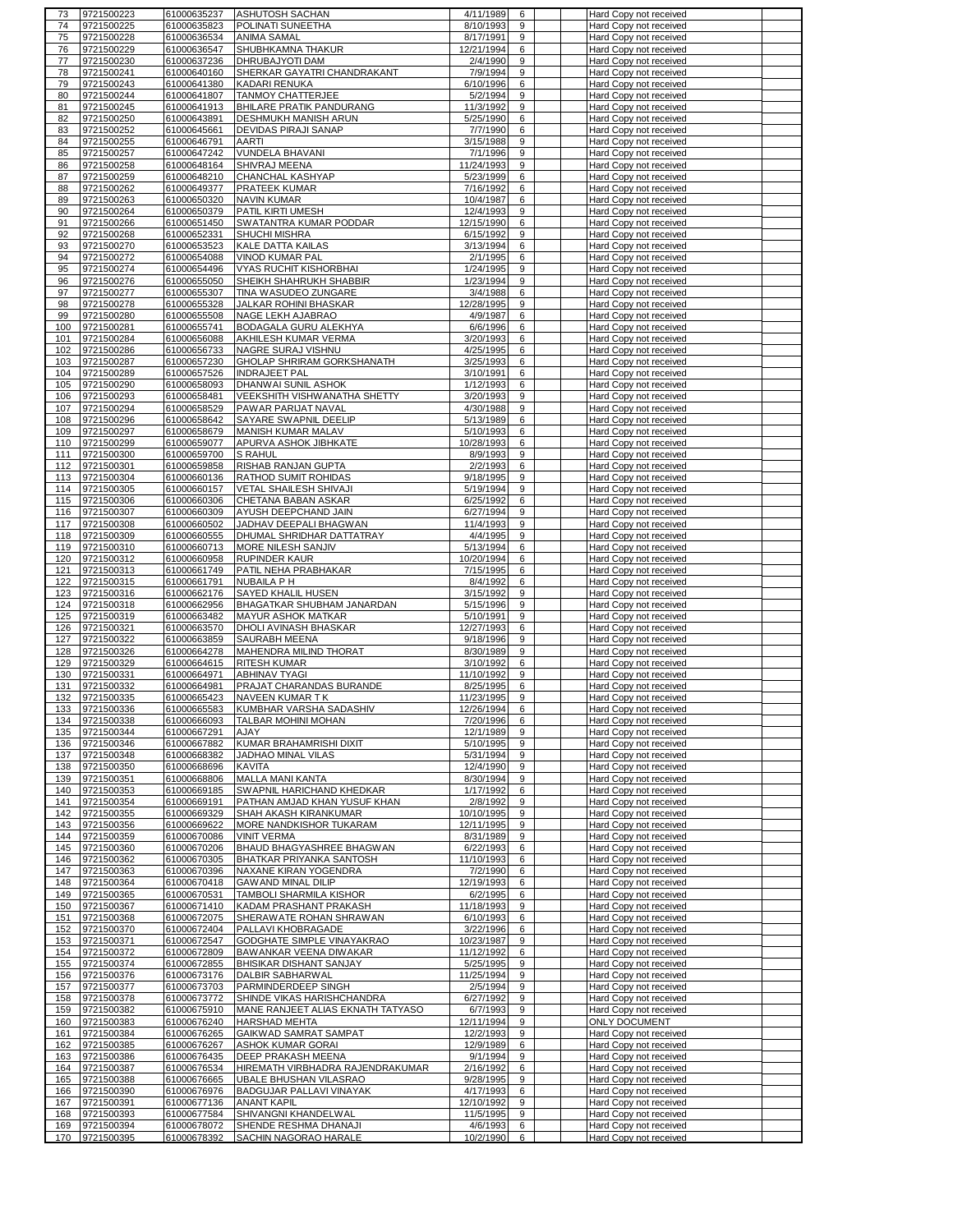| 171        | 9721500398               | 61000679806                | CHAITALI ATMARAM CHAVHAN                          | 6/20/1993                | 9            | Hard Copy not received                           |  |
|------------|--------------------------|----------------------------|---------------------------------------------------|--------------------------|--------------|--------------------------------------------------|--|
| 172        | 9721500403               | 61000681144                | CHANNE KISHOR ANSARAM                             | 6/12/1993                | 9            | Hard Copy not received                           |  |
| 173        | 9721500406               | 61000683321                | PRASHANT BHARDWAJ                                 | 2/15/1989                | 9            | Hard Copy not received                           |  |
| 174        | 9721500407               | 61000684664                | ADIREDDY ANUSHA                                   | 12/22/1995               | 9            | Hard Copy not received                           |  |
| 175        | 9721500410               | 61000685743                | RATHOD NISHANT YUVARAJ                            | 10/13/1993               | 9            | Hard Copy not received                           |  |
| 176        | 9721500413               | 61000687533                | <b>INGLE PRAVIN NARAYAN</b>                       | 4/6/1993                 | 6            | Hard Copy not received                           |  |
| 177        | 9721500417               | 61000689271                | SINGH POOJAKUMARI GAJENDRAPRASAD                  | 8/5/1996                 | 9            | Hard Copy not received                           |  |
| 178<br>179 | 9721500419<br>9721500420 | 61000689750<br>61000690149 | MIRADWAR JAYANTA PRAMOD<br>PUROHIT DARSHAN SURESH | 11/13/1991<br>12/22/1990 | 6<br>9       | Hard Copy not received<br>Hard Copy not received |  |
| 180        | 9721500423               | 61000691856                | MADHURIMA MUKHERJEE                               | 5/20/1994                | 9            | Hard Copy not received                           |  |
| 181        | 9721500424               | 61000692203                | LINGARWAR SHUBHAM VITTHAL                         | 1/2/1995                 | 6            | <b>ONLY DOCUMENT</b>                             |  |
| 182        | 9721500426               | 61000693509                | <b>GEETESH GUPTA</b>                              | 6/4/1991                 | 9            | Hard Copy not received                           |  |
| 183        | 9721500427               | 61000693922                | ATKARI VIVEK SUKRAM                               | 3/12/1989                | 6            | Hard Copy not received                           |  |
| 184        | 9721500428               | 61000693944                | SHUBHAM SURESH NIKUMBH                            | 10/24/1994               | 6            | Hard Copy not received                           |  |
| 185        | 9721500430               | 61000694704                | VIJAY                                             | 7/24/1993                | 9            | Hard Copy not received                           |  |
| 186        | 9721500432               | 61000695156                | VRUSHALI ASHOKRAO INGOLE                          | 9/10/1987                | 6            | Hard Copy not received                           |  |
| 187        | 9721500437               | 61000697606                | <b>HEMANT KUMAR SAINI</b>                         | 9/30/1994                | 6            | Hard Copy not received                           |  |
| 188        | 9721500439               | 61000698427                | RAJ KAMAL SINGH                                   | 12/28/1993               | 6            | Hard Copy not received                           |  |
| 189        | 9721500441               | 61000699120                | A GIRISH NANDAN                                   | 10/24/1993               | 9            | Hard Copy not received                           |  |
| 190        | 9721500442               | 61000700138                | ANKITA PRAVIN DAHIKAR                             | 10/11/1995               | 6            | Hard Copy not received                           |  |
| 191        | 9721500444               | 61000700450                | SANAP AKSHAY BHAUSAHEB                            | 6/5/1995                 | 9            | Hard Copy not received                           |  |
| 192        | 9721500446               | 61000700893                | GUNJKAR VAIBHAV UDAYKUMAR                         | 5/28/1993                | 6            | Hard Copy not received                           |  |
| 193        | 9721500447               | 61000701592                | JAGTAP MRUNALINI SANJAY                           | 7/24/1995                | 9            | Hard Copy not received                           |  |
| 194        | 9721500448               | 61000701684                | <b>ASWATHIP</b>                                   | 12/3/1995                | 6            | Hard Copy not received                           |  |
| 195        | 9721500449               | 61000701898                | SAROKAR SWATI NILKANTH                            | 5/22/1992                | 6            | Hard Copy not received                           |  |
| 196        | 9721500451               | 61000704037                | BURAMWAR SURAJ GAJANAN                            | 2/6/1992                 | 6            | Hard Copy not received                           |  |
| 197        | 9721500453               | 61000704868                | UTKARSH DUBEY                                     | 8/25/1996                | 9            | Hard Copy not received                           |  |
| 198        | 9721500454               | 61000704968                | LALIT SAHEBRAO KHAIRNAR                           | 6/2/1991                 | 6            | Hard Copy not received                           |  |
| 199        | 9721500455               | 61000705056                | SAGAR VIVEK TANAJI                                | 5/19/1993                | 6            | Hard Copy not received                           |  |
| 200        | 9721500456               | 61000705308                | DADI BHARGAV                                      | 4/12/1993                | 6            | Hard Copy not received                           |  |
| 201        | 9721500457               | 61000705336                | <b>BATTA ASHWANI</b>                              | 3/31/1992                | 6            | Hard Copy not received                           |  |
| 202        | 9721500460               | 61000706260                | WANKHEDE PRATIK ROHIDAS                           | 12/19/1994               | 6            | Hard Copy not received                           |  |
| 203        | 9721500463               | 61000707091                | <b>RITIN KUMAR</b>                                | 4/7/1995                 | $\mathbf{1}$ | Hard Copy not received                           |  |
| 204        | 9721500469               | 61000708596                | <b>MANAS AGARWAL</b>                              | 5/31/1995                | 9            | Hard Copy not received                           |  |
| 205        | 9721500470               | 61000708688                | YOGESH RATNAKAR BHAGWAT                           | 9/25/1994                | 6            | Hard Copy not received                           |  |
| 206        | 9721500473               | 61000708904                | JAIN ASHISHKUMAR KISHORKUMAR                      | 7/20/1995                | 9            | Hard Copy not received                           |  |
| 207        | 9721500475               | 61000709156                | <b>ANKIT SHRIVASTAVA</b>                          | 9/22/1992                | 9            | Hard Copy not received                           |  |
| 208        | 9721500476               | 61000709243                | GHODESWAR PRAVIN VISHWAS                          | 1/25/1994                | 9            | Hard Copy not received                           |  |
| 209        | 9721500481               | 61000712574                | LOKESH KUMAR YADAV                                | 6/30/1996                | 6            | Hard Copy not received                           |  |
| 210        | 9721500482               | 61000712739                | SHAIK LATHIFA MEHNAZ                              | 12/18/1993               | 9            | Hard Copy not received                           |  |
| 211        | 9721500483               | 61000712814                | KARJEKAR ANKITA ANANT                             | 6/4/1993                 | 9            | Hard Copy not received                           |  |
| 212        | 9721500484               | 61000714238                | PANKAJ KUMAR DUBEY                                | 12/10/1993               | 9            | Hard Copy not received                           |  |
| 213        | 9721500487               | 61000715030                | RAJNA R                                           | 7/23/1995                | 6            | Hard Copy not received                           |  |
| 214        | 9721500491               | 61000717382                | PRIYANKA RAO                                      | 12/22/1991               | 9            | Hard Copy not received                           |  |
| 215        | 9721500493               | 61000717504                | <b>JOSHI GANESH KISHOR</b>                        | 11/9/1987                | 9            | Hard Copy not received                           |  |
| 216        | 9721500497               | 61000719203                | ARYAJA P R                                        | 3/3/1995                 | 6            | Hard Copy not received                           |  |
| 217        | 9721500499               | 61000719309                | <b>BORSE NIKHIL KAILAS</b>                        | 6/24/1993                | 9            | Hard Copy not received                           |  |
| 218        | 9721500502               | 61000719927                | NISHA VAISHNAV                                    | 8/1/1992                 | 9            | Hard Copy not received                           |  |
| 219        | 9721500503               | 61000720252                | ZILAPE SHUBHAM NANDKISHOR                         | 4/24/1996                | 6            | Hard Copy not received                           |  |
| 220        | 9721500506               | 61000720738                | SONAWANE MANISH BALASHEB                          | 12/14/1995               | 6            | Hard Copy not received                           |  |
| 221        | 9721500508               | 61000721030                | MAHAJAN MAYURI ANANTKUMAR                         | 11/26/1994               | 9            | Hard Copy not received                           |  |
| 222        | 9721500509               | 61000721183                | POTNURI VVS JAYA MADHURI                          | 1/12/1994                | 6            | Hard Copy not received                           |  |
| 223        | 9721500511               | 61000721353                | <b>REETU</b>                                      | 4/15/1994                | 9            | Hard Copy not received                           |  |
| 224        | 9721500513               | 61000721832                | DESHMUKH SHIVAJI ANIL                             | 2/6/1995                 | 6            | Hard Copy not received                           |  |
| 225        | 9721500516               | 61000722819                | LILHARE VIJAYKUMAR ASHOK                          | 9/8/1992                 | 6            | Hard Copy not received                           |  |
| 226        | 9721500519               | 61000723684                | SHIVAM MISHRA                                     | 9/16/1995                | 9            | Hard Copy not received                           |  |
| 227        | 9721500521               | 61000724107                | KARNINA NARAYANA RAO                              | 5/15/1990                | 6            | Hard Copy not received                           |  |
| 228        | 9721500522               | 61000724351                | <b>ANKIT KUMAR SAIN</b>                           | 1/23/1994                | 6            | Hard Copy not received                           |  |
| 229        | 9721500524               | 61000724436                | M K LAVEENA                                       | 7/26/1993                | 6            | Hard Copy not received                           |  |
| 230        | 9721500525               | 61000724985                | DANDALA ALEKHYA                                   | 1/27/1996                | 9            | Hard Copy not received                           |  |
| 231        | 9721500526               | 61000725101                | CHAUDHARI SAMADHAN VILAS                          | 8/11/19921               | 9.           | Hard Copy not received                           |  |
| 232        | 9721500528               | 61000725606                | <b>PARGE SUJATA SUNIL</b>                         | 9/1/1993                 | 6            | Hard Copy not received                           |  |
| 233        | 9721500530               | 61000726232                | <b>HEMALKUMAR</b>                                 | 9/10/1991                | 6            | Hard Copy not received                           |  |
| 234        | 9721500531               | 61000726414                | <b>REKHA</b>                                      | 6/3/1995                 | 6            | Hard Copy not received                           |  |
| 235        | 9721500533               | 61000726913                | MOHINUDDIN SHAIKH                                 | 11/5/1994                | 9            | Hard Copy not received                           |  |
| 236        | 9721500538               | 61000729073                | <b>SUNIL</b>                                      | 8/7/1988                 | 9            | Hard Copy not received                           |  |
| 237        | 9721500540               | 61000731161<br>61000731590 | KOTTAWAR PUNAM SHAMKISHOR<br>SAURABH KUMAR TANWAR | 1/11/1996<br>9/24/1994   | 9<br>9       | Hard Copy not received                           |  |
| 238<br>239 | 9721500542<br>9721500545 | 61000732173                | PRERONA SARKAR                                    | 6/10/1991                | 9            | Hard Copy not received<br>Hard Copy not received |  |
| 240        | 9721500546               | 61000732266                | BHEEMUNI NAGA GANESH                              | 7/19/1993                | 6            | Hard Copy not received                           |  |
| 241        | 9721500547               | 61000732655                | SAKET SAURABH                                     | 11/28/1989               | 9            | Hard Copy not received                           |  |
| 242        | 9721500548               | 61000733225                | <b>GHANADE SHUBHAM YADAO</b>                      | 3/31/1995                | 9            | Hard Copy not received                           |  |
| 243        | 9721500550               | 61000733992                | BHONDAVE PRAKASH ASHOK                            | 7/20/1992                | 6            | Hard Copy not received                           |  |
| 244        | 9721500551               | 61000734036                | ANKITA VASANT PATEL                               | 4/13/1994                | 6            | Hard Copy not received                           |  |
| 245        | 9721500552               | 61000734059                | MD SHAHNAWAJ ALAM                                 | 5/25/1992                | 9            | Hard Copy not received                           |  |
| 246        | 9721500553               | 61000734159                | MANASWI ARVIND SANKHE                             | 10/19/1993               | 6            | <b>Hard Copy not received</b>                    |  |
| 247        | 9721500555               | 61000734386                | PALAKOLANU UMAMAHESWARA REDDY                     | 7/5/1996                 | 9            | Hard Copy not received                           |  |
| 248        | 9721500557               | 61000734636                | RAJNISH CHANDRA SUMAN                             | 7/22/1990                | 6            | Hard Copy not received                           |  |
| 249        | 9721500560               | 61000735177                | PRASHANT PRABHAKAR MANDAWAR                       | 1/19/1992                | 6            | Hard Copy not received                           |  |
| 250        | 9721500562               | 61000735367                | KUMBHAR VISHAL PANDURANG                          | 8/21/1988                | 6            | Hard Copy not received                           |  |
| 251        | 9721500563               | 61000735447                | GHOTEKAR DHANANJAY BALASAHEB                      | 12/24/1993               | 6            | Hard Copy not received                           |  |
| 252        | 9721500565               | 61000736200                | TIWARI JITENDRA RAJPATI                           | 1/5/1992                 | 9            | Hard Copy not received                           |  |
| 253        | 9721500569               | 61000736787                | SABALE RANJEET SATISH                             | 5/9/1990                 | 9            | Hard Copy not received                           |  |
| 254        | 9721500570               | 61000737331                | KAMBLE VAIBHAV RAMESH                             | 1/10/1995                | 9            | Hard Copy not received                           |  |
| 255        | 9721500571               | 61000737567                | SAURABH GUPTA                                     | 10/30/1992               | 6            | Hard Copy not received                           |  |
| 256        | 9721500576               | 61000738883                | RUCHI DHAKED                                      | 5/14/1993                | 6            | Hard Copy not received                           |  |
| 257        | 9721500577               | 61000739672                | RANJEET SINGH                                     | 11/16/1989               | 9            | Hard Copy not received                           |  |
| 258        | 9721500578               | 61000740028                | AKANKSHA SINGH                                    | 8/8/1993                 | 6            | Hard Copy not received                           |  |
| 259        | 9721500581               | 61000742134                | JITHIN GEORGE                                     | 2/22/1993                | 9            | Hard Copy not received                           |  |
| 260        | 9721500584               | 61000742708                | <b>GUPTA SHASHIN SURAJKANT</b>                    | 5/26/1994                | 9            | Hard Copy not received                           |  |
| 261        | 9721500585               | 61000742868                | TEKADE MANGESH GAJANAN                            | 6/7/1991                 | 6            | Hard Copy not received                           |  |
| 262        |                          | 61000743559                | SANTHOSH KUMAR NAYAK                              | 4/11/1995                | 6            | Hard Copy not received                           |  |
|            | 9721500587               |                            |                                                   |                          |              |                                                  |  |
| 263        | 9721500590               | 61000744461                | PUJA GAJANANRAO KAPILE                            | 6/13/1996                | 6            | Hard Copy not received                           |  |
| 264        | 9721500591               | 61000744542                | VISHAL KUMAR                                      | 11/24/1993               | 6            | Hard Copy not received                           |  |
| 265        | 9721500594               | 61000745913                | RAJKISHOR KUMAR                                   | 1/26/1990                | 6            | Hard Copy not received                           |  |
| 266        | 9721500595               | 61000746319                | SHELKE ROHAN RAMDAS                               | 1/16/1993                | 9            | Hard Copy not received                           |  |
| 267<br>268 | 9721500597<br>9721500599 | 61000747662<br>61000748092 | MANDALA KALYANI<br>MASLEKAR SWAPNIL ASHOK         | 6/13/1996<br>1/18/1992   | 9<br>9       | Hard Copy not received<br>Hard Copy not received |  |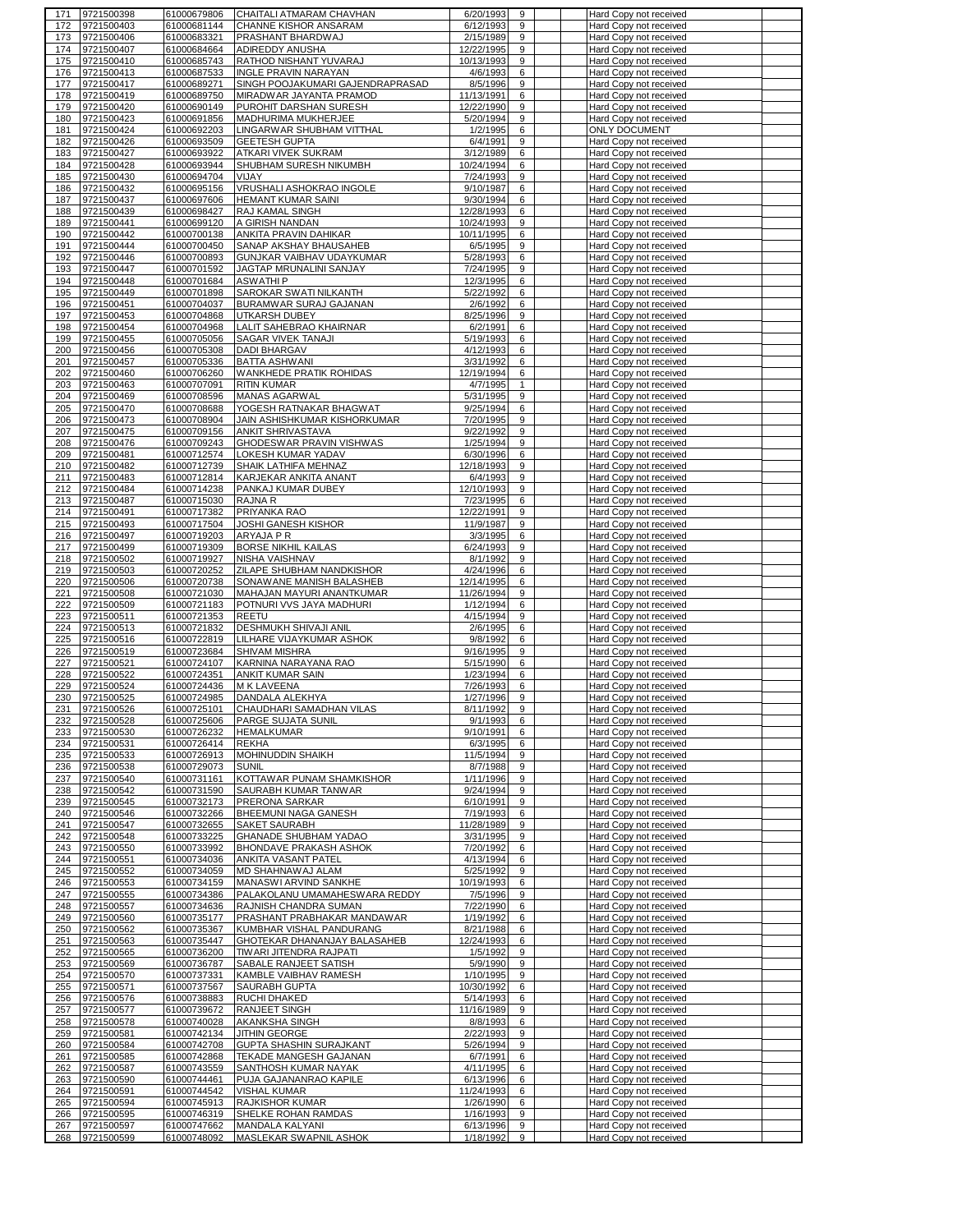|     | 9721500601 | 61000748561 | SAGAR ASHOK DHOLE                                | 6/25/1992  | 6 | Hard Copy not received        |  |
|-----|------------|-------------|--------------------------------------------------|------------|---|-------------------------------|--|
| 270 | 9721500603 | 61000749309 | PREMLATHA K NAIDU                                | 3/7/1994   | 6 | Hard Copy not received        |  |
| 271 | 9721500604 | 61000749847 | KULKARNI MADHURA GOVIND                          | 3/2/1993   | 9 | Hard Copy not received        |  |
| 272 | 9721500611 | 61000752463 | MOHAMMAD MUJEEB                                  | 12/18/1993 | 9 | Hard Copy not received        |  |
| 273 | 9721500616 | 61000753107 | GAURI DHANANJAY WALHEKAR                         | 9/2/1995   | 9 | <b>Hard Copy not received</b> |  |
| 274 | 9721500617 | 61000753186 | KOLHE POOJA VIJAYKUMAR                           | 8/15/1994  | 6 |                               |  |
|     |            |             |                                                  |            |   | <b>Hard Copy not received</b> |  |
| 275 | 9721500618 | 61000753261 | VINAY                                            | 9/20/1995  | 9 | Hard Copy not received        |  |
| 276 | 9721500619 | 61000754094 | SUDHAKAR SUNIL GAJBHAR                           | 3/13/1994  | 6 | Hard Copy not received        |  |
| 277 | 9721500621 | 61000754446 | PRAGNYA PARAMITA NANDA                           | 10/23/1991 | 9 | Hard Copy not received        |  |
| 278 | 9721500622 | 61000755676 | SUBHASH D K                                      | 5/10/1996  | 6 | Hard Copy not received        |  |
| 279 | 9721500624 | 61000756073 | VRUSHALI KASHINATH DARADE                        | 10/11/1995 | 6 | <b>Hard Copy not received</b> |  |
| 280 | 9721500629 | 61000757375 | PUSHKAR LAL JANWA                                | 4/10/1990  | 9 | Hard Copy not received        |  |
| 281 | 9721500630 | 61000757423 | TOTAN CHAKRABORTY                                | 8/24/1989  | 9 |                               |  |
|     |            |             |                                                  |            |   | Hard Copy not received        |  |
| 282 | 9721500635 | 61000758050 | <b>BHARATSHARMA</b>                              | 8/9/1995   | 9 | Hard Copy not received        |  |
| 283 | 9721500636 | 61000758111 | SUNEEL KAURAV                                    | 11/11/1992 | 9 | Hard Copy not received        |  |
| 284 | 9721500639 | 61000758385 | SHINDE SWAPNIL VILAS                             | 12/28/1992 | 6 | Hard Copy not received        |  |
| 285 | 9721500643 | 61000758938 | ODHEKAR ATMARAM TRYAMBAK                         | 7/28/1990  | 6 | Hard Copy not received        |  |
| 286 | 9721500645 | 61000759581 | SHUBHAJIT MUKHERJEE                              | 10/17/1992 | 9 | Hard Copy not received        |  |
| 287 | 9721500648 | 61000760681 | KENJALE AKSHAY ARVIND                            | 5/22/1996  | 9 | Hard Copy not received        |  |
| 288 | 9721500656 | 61000762327 | <b>ASIF K TAMBADIYA</b>                          | 12/22/1991 | 9 | Hard Copy not received        |  |
|     |            |             |                                                  |            |   |                               |  |
| 289 | 9721500659 | 61000762448 | <b>ASHISH KUMAR</b>                              | 7/24/1995  | 6 | Hard Copy not received        |  |
| 290 | 9721500661 | 61000763154 | <b>TOSHI SRIVASTAVA</b>                          | 7/9/1995   | 9 | Hard Copy not received        |  |
| 291 | 9721500664 | 61000763687 | KETAN NARENDRA MAKDE                             | 9/29/1994  | 6 | Hard Copy not received        |  |
| 292 | 9721500665 | 61000763735 | KARHADE VEDANT RAMCHANDRA                        | 9/4/1994   | 9 | Hard Copy not received        |  |
| 293 | 9721500668 | 61000764098 | NIKHIL KUMAR SINGH                               | 3/5/1996   | 9 | Hard Copy not received        |  |
| 294 | 9721500669 | 61000764439 | SNEHLATA                                         | 3/28/1990  | 6 | Hard Copy not received        |  |
|     |            |             |                                                  |            | 9 |                               |  |
| 295 | 9721500670 | 61000764752 | DEBASISH DUTTA                                   | 5/19/1991  |   | Hard Copy not received        |  |
| 296 | 9721500671 | 61000764770 | <b>RANJAN KUMAR</b>                              | 10/28/1994 | 6 | Hard Copy not received        |  |
| 297 | 9721500672 | 61000765299 | MORGHADE PARESH DEVIDAS                          | 10/8/1991  | 9 | Hard Copy not received        |  |
| 298 | 9721500679 | 61000767095 | SHRADDHA RAMESH RAUT                             | 12/18/1993 | 6 | Hard Copy not received        |  |
| 299 | 9721500680 | 61000767687 | DIXITKUMAR MUKESHBHAI PRAJAPATI                  | 7/20/1992  | 6 | <b>Hard Copy not received</b> |  |
| 300 | 9721500682 | 61000767966 | BAKARE ROSHANI RAMESH                            | 11/10/1995 | 6 | Hard Copy not received        |  |
|     |            | 61000768002 |                                                  | 4/22/1993  | 6 |                               |  |
| 301 | 9721500683 |             | SNEHAL DADAJI CHANNE                             |            |   | Hard Copy not received        |  |
| 302 | 9721500686 | 61000769083 | LAVANYA A                                        | 12/19/1996 | 6 | Hard Copy not received        |  |
| 303 | 9721500687 | 61000769339 | VYAPARI ANKUSH NAMDEV                            | 5/29/1994  | 6 | Hard Copy not received        |  |
| 304 | 9721500689 | 61000769379 | SHRIRAO MAYUR DEVIDASRAO                         | 10/30/1994 | 6 | Hard Copy not received        |  |
| 305 | 9721500694 | 61000770573 | BHANDAKKAR VIPIN VIJAY                           | 8/7/1992   | 6 | Hard Copy not received        |  |
| 306 | 9721500695 | 61000770581 | <b>HADKE AKSHAY VISHNU</b>                       | 9/7/1992   | 9 | Hard Copy not received        |  |
| 307 | 9721500696 | 61000770797 | RUPSSI RANI MISHRA                               | 12/13/1993 | 9 | Hard Copy not received        |  |
|     |            |             |                                                  |            |   |                               |  |
| 308 | 9721500700 | 61000771617 | NATHANI HIREN MAGANBHAI                          | 12/4/1992  | 9 | Hard Copy not received        |  |
| 309 | 9721500704 | 61000772073 | DESHMUKH AJITSINH RAMCHANDRA                     | 8/13/1994  | 9 | Hard Copy not received        |  |
| 310 | 9721500710 | 61000773893 | <b>NAMITA SINHA</b>                              | 8/12/1994  | 6 | Hard Copy not received        |  |
| 311 | 9721500714 | 61000774774 | GHORPADE VAIBHAV SANTOSH                         | 8/24/1993  | 6 | Hard Copy not received        |  |
| 312 | 9721500715 | 61000775387 | KHAIRNAR SUDARSHAN VASANTRAO                     | 9/9/1993   | 6 | Hard Copy not received        |  |
| 313 | 9721500717 | 61000776054 | <b>DAMINI</b>                                    | 8/1/1995   | 6 | Hard Copy not received        |  |
|     |            |             |                                                  |            |   |                               |  |
| 314 | 9721500718 | 61000776068 | <b>DHARANI</b>                                   | 7/6/1996   | 6 | Hard Copy not received        |  |
| 315 | 9721500720 | 61000776180 | PAWAR ABHIJIT VIJAY                              | 7/24/1991  | 9 | Hard Copy not received        |  |
| 316 | 9721500721 | 61000776238 | <b>GITANJALI</b>                                 | 4/13/1996  | 6 | Hard Copy not received        |  |
| 317 | 9721500725 | 61000777600 | VIKRAM SURESH KOHAD                              | 11/19/1994 | 9 | Hard Copy not received        |  |
| 318 | 9721500729 | 61000778467 | PATIL SAYALI PANDURANG                           | 1/2/1995   | 9 | Hard Copy not received        |  |
| 319 | 9721500732 | 61000778883 | YASH JOHRI                                       | 5/4/1995   | 9 | Hard Copy not received        |  |
| 320 | 9721500733 | 61000778894 | BHOGAWADE ABHISHEK SURESH                        | 4/30/1993  | 9 | Hard Copy not received        |  |
|     |            |             |                                                  |            |   |                               |  |
| 321 | 9721500738 | 61000779676 | SAMEER KUMAR CHAUDHARY                           | 11/15/1994 | 6 | Hard Copy not received        |  |
| 322 | 9721500741 | 61000780225 | <b>DESHMUKH NIKHIL VINAYAK</b>                   | 3/4/1990   | 9 | Hard Copy not received        |  |
| 323 | 9721500744 | 61000780951 | JANJIRE LAXMAN VIJAY                             | 12/30/1993 | 6 | Hard Copy not received        |  |
| 324 | 9721500745 | 61000781820 | LILHARE HIRADAS GOPALDAS                         | 12/15/1993 | 9 | Hard Copy not received        |  |
| 325 | 9721500746 | 61000781943 | SHUNMUGA PRIYA A                                 | 2/11/1996  | 9 | Hard Copy not received        |  |
| 326 | 9721500753 | 61000783300 | <b>ASWATHIKP</b>                                 | 3/2/1996   | 6 | Hard Copy not received        |  |
| 327 | 9721500755 | 61000783967 | <b>VARUN SHARMA</b>                              | 9/29/1991  | 9 |                               |  |
|     |            |             |                                                  |            |   | <b>Hard Copy not received</b> |  |
| 328 | 9721500761 | 61000785492 | CHOPADE PADMASHRI DEVIDAS                        | 5/1/1996   | 6 | Hard Copy not received        |  |
| 329 | 9721500762 | 61000785578 | <b>VIGNESH RAJA S</b>                            | 5/18/1992  | 6 | Hard Copy not received        |  |
| 330 | 9721500765 | 61000786296 | DUDEKULA PRATHYUSHA DASTAGIRI                    |            | 9 | Hard Copy not received        |  |
| 331 | 9721500766 | 61000786395 |                                                  | 3/2/1991   |   |                               |  |
| 332 | 9721500768 |             | KULKARNI RUPALI BHANUDAS                         | 12/7/1996  | 9 | Hard Copy not received        |  |
| 333 | 9721500769 |             |                                                  |            |   |                               |  |
|     |            | 61000786956 | DEVENDRA KUMAR JAIN                              | 9/21/1994  | 9 | Hard Copy not received        |  |
|     |            | 61000787343 | KUMARI AKANKSHA                                  | 12/17/1993 | 6 | Hard Copy not received        |  |
| 334 | 9721500772 | 61000787905 | SANIL BALASAHEB MADANE                           | 12/20/1993 | 6 | Hard Copy not received        |  |
| 335 | 9721500774 | 61000787968 | CHHAYA NAGPURE                                   | 6/5/1995   | 6 | Hard Copy not received        |  |
| 336 | 9721500775 | 61000788049 | <b>GOTTAPU PAPI NAIDU</b>                        | 4/20/1994  | 6 | Hard Copy not received        |  |
| 337 | 9721500777 | 61000788146 | LOKENDRA MAHAPATRA                               | 2/3/1992   | 9 | Hard Copy not received        |  |
| 338 | 9721500778 | 61000788301 | PRABHANSHU RAJ                                   | 11/6/1992  | 9 | Hard Copy not received        |  |
| 339 | 9721500781 | 61000788985 | <b>HIMANSHU BATRA</b>                            | 1/31/1995  | 9 | Hard Copy not received        |  |
|     |            |             |                                                  |            |   |                               |  |
| 340 | 9721500782 | 61000789048 | L SUBHADARSINI SAMAL                             | 6/21/1995  | 6 | Hard Copy not received        |  |
| 341 | 9721500783 | 61000789131 | ASHUTOSH PACHISIA                                | 8/20/1993  | 9 | NO EQ                         |  |
| 342 | 9721500784 | 61000789245 | SUTAR DHANSHREE DNYANESHWAR                      | 9/8/1994   | 6 | Hard Copy not received        |  |
| 343 | 9721500785 | 61000789331 | <b>UMALE PALLAVI TEJRAO</b>                      | 12/16/1994 | 9 | Hard Copy not received        |  |
| 344 | 9721500786 | 61000789429 | CHANDANKAR SHUBHANGI HARIDAS                     | 2/28/1992  | 9 | Hard Copy not received        |  |
| 345 | 9721500787 | 61000789615 | WAJE NEHA ASHOK                                  | 9/10/1994  | 6 | Hard Copy not received        |  |
|     | 9721500788 |             |                                                  |            | 9 |                               |  |
| 346 |            | 61000789628 | JADHAV RUPA ARJUN                                | 6/16/1992  |   | Hard Copy not received        |  |
| 347 | 9721500789 | 61000789776 | RAMEKAR ANIKET DEVIDAS                           | 3/6/1993   | 9 | Hard Copy not received        |  |
| 348 | 9721500791 | 61000790008 | PATURU SIVA NIVEDITHA                            | 8/24/1994  | 9 | Hard Copy not received        |  |
| 349 | 9721500794 | 61000790107 | DAHAKE AMOL EKNATHRAO                            | 6/24/1993  | 6 | Hard Copy not received        |  |
| 350 | 9721500795 | 61000790269 | PRASAD WANKHEDE                                  | 12/1/1991  | 6 | <b>Hard Copy not received</b> |  |
| 351 | 9721500797 | 61000790773 | DHAGE VISHAL BHARAT                              | 2/4/1994   | 6 | Hard Copy not received        |  |
| 352 | 9721500799 | 61000791025 | CHITRALEKHA JANA                                 | 1/15/1991  | 9 | Hard Copy not received        |  |
| 353 | 9721500800 | 61000791523 | <b>GAYATHRIS</b>                                 | 6/21/1993  | 6 |                               |  |
|     |            |             |                                                  |            |   | Hard Copy not received        |  |
| 354 | 9721500802 | 61000791641 | KAGDELWAR BHAGYASHREE PRAKASH                    | 11/16/1991 | 6 | Hard Copy not received        |  |
| 355 | 9721500803 | 61000791694 | AHMED DANISH                                     | 9/19/1995  | 9 | Hard Copy not received        |  |
| 356 | 9721500804 | 61000791797 | DEHANKAR SONALI ARUN                             | 9/9/1995   | 6 | Hard Copy not received        |  |
| 357 | 9721500806 | 61000792053 | GAVALI PRADNYA RAMESH                            | 12/12/1993 | 9 | Hard Copy not received        |  |
| 358 | 9721500808 | 61000792833 | WAGHMARE RAHUL DASU                              | 6/7/1993   | 9 | Hard Copy not received        |  |
| 359 | 9721500810 |             | SANJAY BABU                                      | 5/13/1991  | 6 | Hard Copy not received        |  |
|     |            | 61000793161 |                                                  |            |   |                               |  |
| 360 | 9721500813 | 61000793396 | SHINGOTE SATISH KONDIBHAU                        | 11/19/1992 | 9 | Hard Copy not received        |  |
| 361 | 9721500816 | 61000794254 | LAMTURE SAROJA PRALHAD                           | 12/4/1995  | 9 | Hard Copy not received        |  |
| 362 | 9721500817 | 61000794384 | SHIRSAT AMOL RAMCHANDRA                          | 4/29/1991  | 6 | Hard Copy not received        |  |
| 363 | 9721500818 | 61000794444 | <b>GAVIT VIKAS LAXMAN</b>                        | 10/14/1995 | 9 | Hard Copy not received        |  |
| 364 | 9721500819 | 61000794960 | DINESH KUMAR ARYA                                | 1/31/1995  | 6 | Hard Copy not received        |  |
| 365 | 9721500821 | 61000795172 | AMIT KUMAR SHAW<br>PALASPAGAR NILAM SURYAPRAKASH | 12/4/1989  | 6 | Hard Copy not received        |  |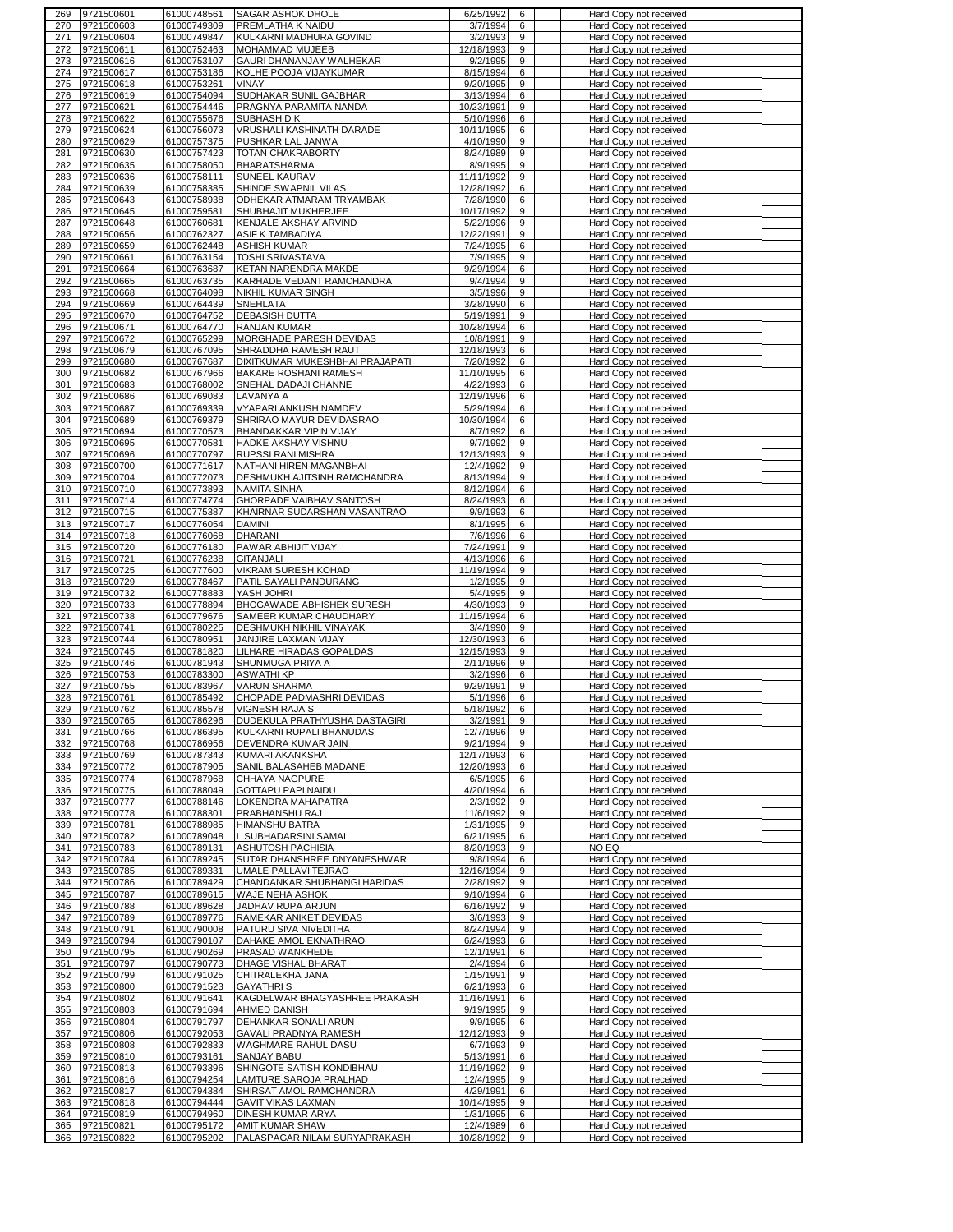| 367        | 9721500825               | 61000796024                | <b>KARNATI ANIL KUMAR</b>                                | 7/19/1996                | 6      |                | Hard Copy not received                           |  |
|------------|--------------------------|----------------------------|----------------------------------------------------------|--------------------------|--------|----------------|--------------------------------------------------|--|
| 368        | 9721500826               | 61000796080                | DAULATAKAR RAHUL YALLAPPA                                | 12/20/1995               | 9      |                | Hard Copy not received                           |  |
| 369        | 9721500827               | 61000796793                | VIKASH KUMAR PANDEY                                      | 8/2/1991                 | 9      |                | Hard Copy not received                           |  |
| 370        | 9721500828               | 61000796904                | DILENDRA JASUTKAR<br><b>BHAVE KAUSTUBH SUNIL</b>         | 4/25/1987<br>11/14/1995  | 6<br>9 |                | Hard Copy not received                           |  |
| 371<br>372 | 9721500831<br>9721500833 | 61000797417<br>61000798306 | THAKUR SAURABH PRALHAD SINGH                             | 11/9/1994                | 9      |                | Hard Copy not received<br>Hard Copy not received |  |
| 373        | 9721500834               | 61000798637                | SATYENDRA KUMAR                                          | 5/8/1993                 | 6      |                | Hard Copy not received                           |  |
| 374        | 9721500835               | 61000798916                | SABE SADEK MONDAL                                        | 11/15/1991               | 9      |                | Hard Copy not received                           |  |
| 375        | 9721500836               | 61000798980                | <b>BADAGE GANESH RAMESH</b>                              | 6/10/1993                | 9      |                | Hard Copy not received                           |  |
| 376        | 9721500837               | 61000799064                | SURAJ SINGH RAWAT                                        | 9/3/1989                 | 9      |                | Hard Copy not received                           |  |
| 377        | 9721500838               | 61000799139                | PRAVEENGOUDA                                             | 10/8/1991                | 9      |                | Hard Copy not received                           |  |
| 378        | 9721500839               | 61000799179                | KASHID ATUL BHARAT                                       | 12/21/1988               | 9      |                | Hard Copy not received                           |  |
| 379        | 9721500842               | 61000799772                | NITIN KASHYAP<br><b>ANJANA J</b>                         | 10/1/1994<br>4/21/1995   | 6<br>6 |                | Hard Copy not received                           |  |
| 380<br>381 | 9721500845<br>9721500848 | 61000800265<br>61000801055 | NALGULWAR ABHISHEK SHYAM                                 | 8/4/1991                 | 9      |                | Hard Copy not received<br>Hard Copy not received |  |
| 382        | 9721500850               | 61000801706                | ANDHARE NEHA SANJAY                                      | 8/4/1994                 | 6      |                | Hard Copy not received                           |  |
| 383        | 9721500851               | 61000801886                | ZODGE SUMEET UTTAM                                       | 12/8/1991                | 6      |                | Hard Copy not received                           |  |
| 384        | 9721500852               | 61000801892                | BAMBHANIYA NIRAV VAGHJI                                  | 6/26/1991                | 6      |                | Hard Copy not received                           |  |
| 385        | 9721500853               | 61000801994                | DAHINDE JAYASHREE VITTHAL                                | 4/8/1993                 | 6      | $\overline{4}$ | Hard Copy not received                           |  |
| 386        | 9721500856               | 61000803854                | JAWARE VIVEK SUBHASH                                     | 5/29/1980                | 6      |                | Hard Copy not received                           |  |
| 387        | 9721500858               | 61000804411                | KOKARE SHIVAJI ANANT                                     | 12/16/1993               | 6      |                | Hard Copy not received                           |  |
| 388<br>389 | 9721500859<br>9721500863 | 61000804471<br>61000805442 | <b>ISHIKA DUTTA</b><br>INGLE GAYATRI LILADHAR            | 2/22/1996<br>8/30/1993   | 6<br>6 |                | Hard Copy not received<br>Hard Copy not received |  |
| 390        | 9721500865               | 61000805491                | ATUL NAKHATE                                             | 4/26/1992                | 6      |                | Hard Copy not received                           |  |
| 391        | 9721500871               | 61000806485                | KATURI DEEPAK KUMAR                                      | 11/19/1992               | 9      |                | Hard Copy not received                           |  |
| 392        | 9721500873               | 61000806703                | BAGAL PANKAJ HANMANTRAO                                  | 3/23/1994                | 9      |                | Hard Copy not received                           |  |
| 393        | 9721500876               | 61000807602                | BUDANKAYALA SABAREESH                                    | 5/24/1993                | 6      | $\overline{4}$ | Hard Copy not received                           |  |
| 394        | 9721500877               | 61000807633                | DINESH SHRIRAM BAGMARE                                   | 10/13/1990               | 6      |                | Hard Copy not received                           |  |
| 395        | 9721500878               | 61000807706                | SHIVANI SAIBA SHRIRAM                                    | 7/7/1994                 | 9      |                | Hard Copy not received                           |  |
| 396        | 9721500879               | 61000807806                | NISHANK SHARMA                                           | 11/25/1994               | 9      |                | Hard Copy not received                           |  |
| 397<br>398 | 9721500881<br>9721500885 | 61000808348<br>61000809569 | DHRMENDRA OJHA<br>PARBANI NAYAK                          | 7/20/1995<br>6/9/1993    | 9<br>9 |                | NO DOCUMENT ENCLOSE<br>Hard Copy not received    |  |
| 399        | 9721500886               | 61000809766                | CHANCHAL                                                 | 6/8/1993                 | 9      |                | Hard Copy not received                           |  |
| 400        | 9721500888               | 61000810701                | JADHAV ALOK BALIRAM                                      | 12/30/1994               | 6      |                | Hard Copy not received                           |  |
| 401        | 9721500890               | 61000811264                | UJAWANE UTKARSHA CHANDRAKANT                             | 1/22/1994                | 6      |                | Hard Copy not received                           |  |
| 402        | 9721500893               | 61000812166                | PINGALE SACHIN BHAGAWAT                                  | 11/22/1992               | 9      |                | Hard Copy not received                           |  |
| 403        | 9721500894               | 61000812188                | CHETHAN B N                                              | 11/12/1989               | 9      |                | Hard Copy not received                           |  |
| 404        | 9721500895               | 61000812733                | PATIL KIRAN RAMCHANDRA                                   | 6/17/1994                | 6      |                | Hard Copy not received                           |  |
| 405        | 9721500898               | 61000813221                | CHAVAN SHUBHANGI SUBHASH                                 | 5/8/1996                 | 6      |                | Hard Copy not received                           |  |
| 406<br>407 | 9721500899<br>9721500900 | 61000813270<br>61000813308 | PRADNYA DILIP RAJAGE<br>GAURAV DATTATRAYA TAKALE         | 3/15/1996<br>4/20/1993   | 6<br>9 |                | Hard Copy not received<br>Hard Copy not received |  |
| 408        | 9721500901               | 61000813383                | DESHRAJ MEENA                                            | 10/10/1994               | 9      |                | Hard Copy not received                           |  |
| 409        | 9721500902               | 61000814052                | <b>MOUSUMI GUPTA</b>                                     | 9/22/1995                | 9      |                | Hard Copy not received                           |  |
| 410        | 9721500903               | 61000814124                | ANSHUL SHRIVASTAVA                                       | 11/23/1994               | 9      |                | Hard Copy not received                           |  |
| 411        | 9721500905               | 61000814245                | SUBHAJIT MAJUMDER                                        | 5/21/1993                | 9      |                | Hard Copy not received                           |  |
| 412        | 9721500908               | 61000814457                | <b>HARUN KHAN</b>                                        | 11/16/1994               | 9      |                | Hard Copy not received                           |  |
| 413        | 9721500909               | 61000814535                | <b>ROHIT KUMAR</b>                                       | 1/5/1990                 | 6      |                | Hard Copy not received                           |  |
| 414        | 9721500910               | 61000814716                | BHAMODRE PRITI SUDHAKAR                                  | 5/4/1992                 | 6      |                | Hard Copy not received                           |  |
| 415<br>416 | 9721500911<br>9721500912 | 61000815643<br>61000815989 | AJAY KUMAR<br>HOLGIR DATTATRAYA BALASAHEB                | 2/14/1992<br>12/28/1993  | 9<br>6 |                | Hard Copy not received<br>Hard Copy not received |  |
| 417        | 9721500913               | 61000816012                | HATEKAR SANKET RAVINDRA                                  | 11/19/1992               | 9      |                | Hard Copy not received                           |  |
| 418        | 9721500915               | 61000816193                | HAWANNA PARMESHWAR KHUSHALRAO                            | 1/16/1995                | 9      |                | Hard Copy not received                           |  |
| 419        | 9721500917               | 61000816442                | SHEKH ALLABAKSH AFASAR                                   | 4/25/1989                | 9      |                | Hard Copy not received                           |  |
| 420        | 9721500918               | 61000816637                | PATEL MOSIN SALIM                                        | 10/7/1991                | 6      |                | Hard Copy not received                           |  |
| 421        | 9721500920               | 61000816892                | ANURAG YADAV                                             | 11/14/1990               | 6      |                | Hard Copy not received                           |  |
| 422        | 9721500921               | 61000817223                | JOSHI SIDDHARTH MILIND                                   | 2/23/1991                | 9      |                | Hard Copy not received                           |  |
| 423<br>424 | 9721500925<br>9721500926 | 61000818585<br>61000818897 | ADDAGATLA MAHESH KUMAR<br>DHARBALE SHRIKANT PRAKASH      | 3/27/1995<br>1/9/1993    | 6<br>6 |                | Hard Copy not received<br>Hard Copy not received |  |
| 425        | 9721500927               | 61000818931                | <b>DESIMSETTI VENKATESH</b>                              | 8/7/1992                 | 9      |                | Hard Copy not received                           |  |
| 426        | 9721500928               | 61000818974                | <b>PARNETA</b>                                           | 12/20/1997               | 9      |                | Hard Copy not received                           |  |
| 427        | 9721500929               | 61000819047                | DHAWADE MAYUR GANESH                                     | 12/25/1991               | 9.     |                | Hard Copy not received                           |  |
| 428        | 9721500931               | 61000819484                | YUVRAJ                                                   | 8/6/1990                 | 9      |                | Hard Copy not received                           |  |
| 429        | 9721500932               | 61000819653                | PETKAR AISHWARYA SURESHKUMAR                             | 2/26/1996                | 6      |                | Hard Copy not received                           |  |
| 430        | 9721500933               | 61000819828                | SHASHANK SHEKHAR                                         | 12/4/1994                | 9      |                | Hard Copy not received                           |  |
| 431        | 9721500935               | 61000820145                | BHADANGE MAYUR SANJAY                                    | 11/22/1995<br>6/26/1990  | 6      |                | Hard Copy not received<br>Hard Copy not received |  |
| 432<br>433 | 9721500936<br>9721500937 | 61000820230<br>61000820285 | KANHAIYA PRABHAKAR DAGDE<br><b>BAGWAN ASIF NASIR</b>     | 3/1/1996                 | 6<br>6 |                | Hard Copy not received                           |  |
| 434        | 9721500939               | 61000820423                | AKRE HITESH VILASRAO                                     | 10/20/1992               | 6      |                | Hard Copy not received                           |  |
| 435        | 9721500940               | 61000820450                | <b>TALHAN SHASHWATI GANESH</b>                           | 2/29/1996                | 9      |                | Hard Copy not received                           |  |
| 436        | 9721500943               | 61000820535                | SOURINDRA GHOSH                                          | 10/1/1995                | 6      |                | Hard Copy not received                           |  |
| 437        | 9721500944               | 61000820545                | PAZHANI E                                                | 6/21/1996                | 6      |                | Hard Copy not received                           |  |
| 438        | 9721500945               | 61000820666                | BABAR DEEPANJALI BABAN                                   | 10/17/1995               | 9      |                | Hard Copy not received                           |  |
| 439        | 9721500946<br>9721500948 | 61000820684                | PATIL AKSHAY VIJAYKUMAR                                  | 6/20/1995                | 9      |                | Hard Copy not received                           |  |
| 440<br>441 | 9721500949               | 61000820956<br>61000820975 | HAJARE AJINKYA CHANDRAKANT<br>PARDESHI SANTOSH EKNATH    | 2/14/1993<br>5/15/1993   | 6<br>6 |                | Hard Copy not received<br>Hard Copy not received |  |
| 442        | 9721500950               | 61000821435                | NAGABOTHU VENU BABU                                      | 3/6/1993                 | 9      |                | Hard Copy not received                           |  |
| 443        | 9721500955               | 61000821952                | SAPAN KUMAR PATRO                                        | 3/28/1994                | 9      |                | Hard Copy not received                           |  |
| 444        | 9721500959               | 61000822370                | MONICA SUDHAKAR SURYAWANSHI                              | 1/13/1993                | 6      |                | Hard Copy not received                           |  |
| 445        | 9721500965               | 61000823526                | NAVEEN KUMAR Y R                                         | 9/30/1992                | 6      |                | Hard Copy not received                           |  |
| 446        | 9721500967               | 61000823820                | AMRUTHA NAIR V                                           | 11/17/1993               | 9      |                | Hard Copy not received                           |  |
| 447        | 9721500968               | 61000823899                | <b>GARIMA KUMARI</b>                                     | 1/23/1993                | 9      |                | Hard Copy not received                           |  |
| 448<br>449 | 9721500972<br>9721500973 | 61000824562<br>61000824891 | DARADE SAMRUDDHI RAJENDRA<br><b>SHRUTI</b>               | 4/10/1995<br>11/19/1994  | 6<br>9 |                | Hard Copy not received<br>Hard Copy not received |  |
| 450        | 9721500978               | 61000825412                | ASHNA LATHEEF A                                          | 8/21/1994                | 6      |                | Hard Copy not received                           |  |
| 451        | 9721500980               | 61000825577                | SNEHAL                                                   | 4/7/1996                 | 9      |                | Hard Copy not received                           |  |
| 452        | 9721500983               | 61000825869                | DEVISREE JANARDANAN                                      | 4/7/1994                 | 6      |                | Hard Copy not received                           |  |
| 453        | 9721500990               | 61000826717                | RATHOD LAXMAN KASHIRAM                                   | 5/25/1992                | 6      |                | Hard Copy not received                           |  |
| 454        | 9721500991               | 61000826925                | ABHISHEK CHOURASIYA                                      | 6/26/1988                | 6      |                | Hard Copy not received                           |  |
| 455        | 9721500992               | 61000827170                | MANISH KUMAR PATEL                                       | 1/1/1992                 | 6      |                | Hard Copy not received                           |  |
| 456        | 9721500993               | 61000827443                | PATIL CHETAN SHIVAJI                                     | 10/19/1994               | 6      |                | Hard Copy not received                           |  |
| 457<br>458 | 9721500996               | 61000827732                | HARSHAD SHANTARAM PATADE                                 | 5/6/1995                 | 9      |                | Hard Copy not received<br>Hard Copy not received |  |
|            |                          |                            |                                                          |                          |        |                |                                                  |  |
|            | 9721500997               | 61000827790                | ANEESH GOYAL                                             | 9/13/1990                | 9      |                |                                                  |  |
| 459<br>460 | 9721500999<br>9721501001 | 61000827869<br>61000828070 | SAKHARE SNEHAL UMASHANKAR<br><b>GAURAV BHATT</b>         | 10/29/1993<br>11/30/1993 | 9<br>9 |                | Hard Copy not received<br>Hard Copy not received |  |
| 461        | 9721501004               | 61000828501                | MOHD REHAN                                               | 7/5/1995                 | 6      |                | Hard Copy not received                           |  |
| 462        | 9721501005               | 61000828519                | SANGALE MAYUR VISHNU                                     | 4/1/1996                 | 6      |                | NO EQ & 10 BOARD CERTIFICATE                     |  |
| 463<br>464 | 9721501007<br>9721501008 | 61000829216<br>61000829223 | OMBASE DHAIRYASHEEL BABASAHEB<br>ARCHANA SUKHDEV BHOSALE | 2/28/1995<br>9/4/1989    | 6<br>9 |                | Hard Copy not received<br>Hard Copy not received |  |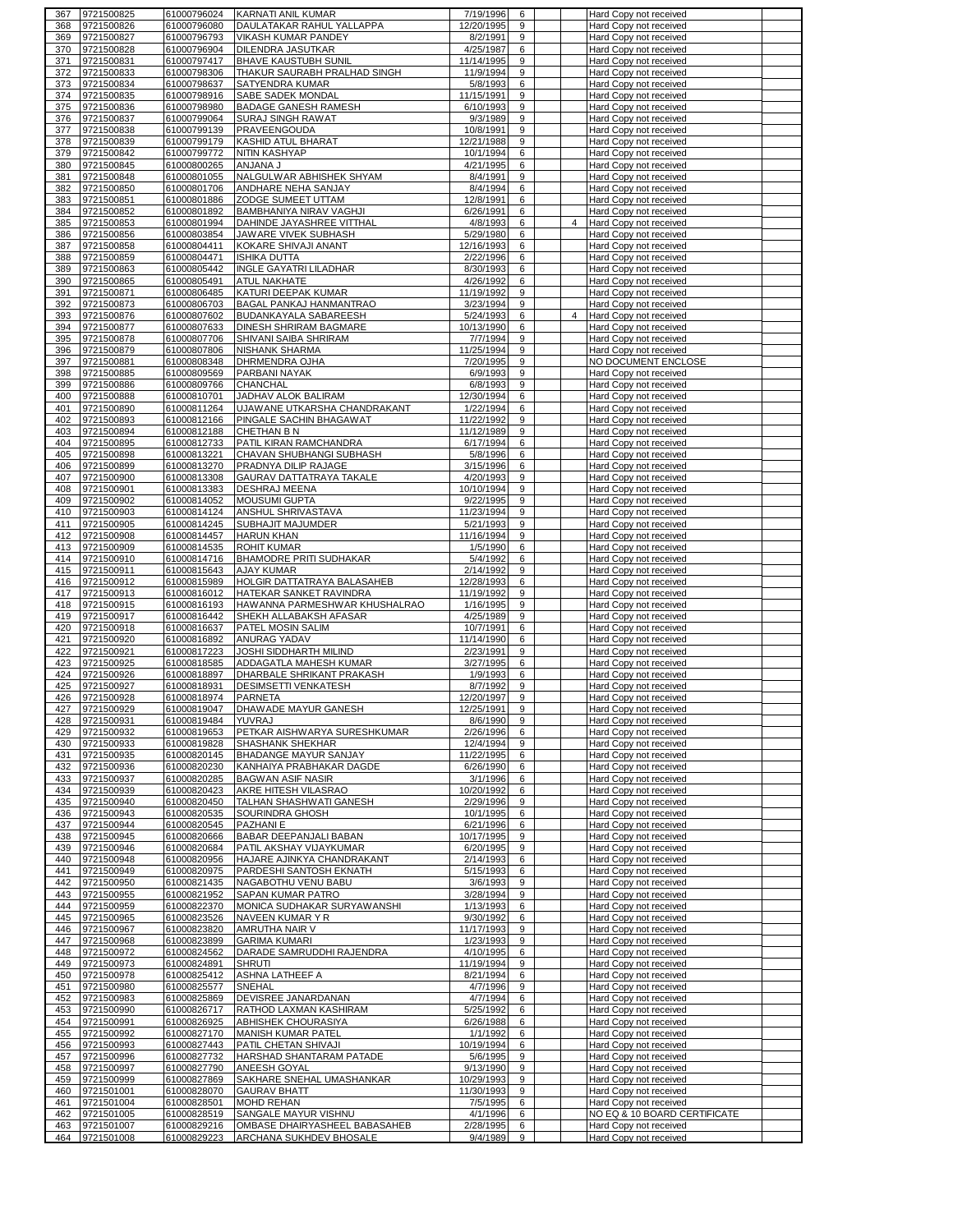| 465        | 9721501009               | 61000829274                | ASHWINI ASHOKRAO AMBULKAR                             | 11/8/1993              | 6                | Hard Copy not received                           |  |
|------------|--------------------------|----------------------------|-------------------------------------------------------|------------------------|------------------|--------------------------------------------------|--|
| 466        | 9721501012               | 61000829488                | <b>AVINASH</b>                                        | 1/14/1996              | 6                | Hard Copy not received                           |  |
| 467        | 9721501014               | 61000830018                | SAWANT SURAJ TANAJI                                   | 2/27/1994              | 9                | Hard Copy not received                           |  |
| 468        | 9721501015               | 61000830057                | KRANTI VIDARBHA BOBADE                                | 12/19/1991             | 6                | Hard Copy not received                           |  |
| 469        | 9721501018               | 61000830309                | KALYAN MURTHY T RAO M                                 | 12/28/1993             | 6                | Hard Copy not received                           |  |
| 470        | 9721501019               | 61000830352                | SHIVANI                                               | 3/10/1994              | 6                | Hard Copy not received                           |  |
| 471        | 9721501027               | 61000832233                | NAGAMALLEWAR KSHITEEJ RAVINDRA                        | 11/23/1990             | 9                | Hard Copy not received                           |  |
| 472        | 9721501028               | 61000832287                | PAWAR GANESH NANABHAU                                 | 5/24/1991              | 6                | Hard Copy not received                           |  |
| 473        | 9721501031               | 61000832869                | MS SNEHAL RAJARAM PATIL                               | 6/21/1991              | 9                | Hard Copy not received                           |  |
| 474        | 9721501033               | 61000833220                | SAGARIKA DASH                                         | 4/17/1995              | 9                | Hard Copy not received                           |  |
| 475        | 9721501035               | 61000833416                | CHANCHAL KUMAR MANDAL                                 | 10/19/1995             | 9                | Hard Copy not received                           |  |
| 476        | 9721501036               | 61000833653                | <b>RAMAN KUMAR</b>                                    | 10/8/1990              | 6                | Hard Copy not received                           |  |
| 477        | 9721501039               | 61000834820                | <b>MAYANK KULTHIA</b>                                 | 7/18/1996              | 6                | Hard Copy not received                           |  |
| 478        | 9721501042               | 61000836088                | <b>MONIKA CHILWAL</b>                                 | 3/19/1991              | 9                | Hard Copy not received                           |  |
| 479        | 9721501043               | 61000836098                | NIKET MANGESH PASHTE                                  | 2/14/1993              | 6                | Hard Copy not received                           |  |
| 480        | 9721501044               | 61000836196                | AKSHARAMOL P J                                        | 3/2/1994               | 6                | Hard Copy not received                           |  |
| 481        | 9721501046               | 61000836755                | KAMBALE SNEHA VISHWANATH                              | 1/19/1994              | $\boldsymbol{9}$ | Hard Copy not received                           |  |
| 482        | 9721501049               | 61000837148                | ONKAR KATGAONKAR                                      | 10/31/1993             | 9                | Hard Copy not received                           |  |
| 483        | 9721501050               | 61000837439                | DIPTI SUDAM PATIL                                     | 10/29/1993             | 6                | Hard Copy not received                           |  |
| 484        | 9721501051               | 61000837444                | AHIRE VICKY VASANT                                    | 8/27/1992              | 6                | Hard Copy not received                           |  |
| 485<br>486 | 9721501052<br>9721501053 | 61000837451<br>61000837668 | BHABAD ABHIJEET PANDURANG<br>KUNDALKAR POOJA SHRIKANT | 12/7/1994<br>7/29/1995 | 6<br>9           | Hard Copy not received<br>Hard Copy not received |  |
| 487        | 9721501054               | 61000837688                | <b>ANKIT GARG</b>                                     | 12/28/1990             | 9                | Hard Copy not received                           |  |
| 488        | 9721501056               | 61000837702                | DONGARE PRAVIN TANAJI                                 | 6/7/1994               | 9                | Hard Copy not received                           |  |
| 489        | 9721501059               | 61000838913                | PRIYANKA                                              | 6/28/1994              | 6                | Hard Copy not received                           |  |
| 490        | 9721501061               | 61000839125                | CHAVAN YOGESH DHANAJI                                 | 11/3/1994              | 9                | Hard Copy not received                           |  |
| 491        | 9721501062               | 61000840062                | SHEDAGE JITENDRA SUNIL                                | 2/20/1989              | 9                | Hard Copy not received                           |  |
| 492        | 9721501063               | 61000840194                | NISHESH SHAMLAL BAGHELE                               | 1/16/1988              | 6                | Hard Copy not received                           |  |
| 493        | 9721501064               | 61000840292                | NIRAJ ANAND                                           | 3/5/1996               | 6                | Hard Copy not received                           |  |
| 494        | 9721501065               | 61000840339                | SANDEEP RAMNAYAN                                      | 1/1/1995               | 6                | Hard Copy not received                           |  |
| 495        | 9721501066               | 61000840609                | LAGAD OMKAR DHANANJAY                                 | 4/3/1992               | 9                | Hard Copy not received                           |  |
| 496        | 9721501067               | 61000840664                | MALI SWAPNIL SURESH                                   | 7/1/1994               | 6                | Hard Copy not received                           |  |
| 497        | 9721501069               | 61000840735                | JACHAK SAI ULHAS                                      | 11/27/1994             | 9                | Hard Copy not received                           |  |
| 498        | 9721501070               | 61000840828                | <b>ASHISH SINGH</b>                                   | 4/25/1989              | 9                | Hard Copy not received                           |  |
| 499        | 9721501074               | 61000841246                | ANAND N G                                             | 9/14/1990              | 9                | Hard Copy not received                           |  |
| 500        | 9721501075               | 61000841302                | <b>GOURAV</b>                                         | 9/4/1990               | 6                | Hard Copy not received                           |  |
| 501        | 9721501076               | 61000841332                | ABHISHEK SADASHIV KARE                                | 5/10/1991              | 6                | Hard Copy not received                           |  |
| 502        | 9721501081               | 61000842260                | PRIYANKA NAYAK                                        | 7/28/1992              | 9                | Hard Copy not received                           |  |
| 503        | 9721501083               | 61000842616                | KUNAL GYANCHANDANI                                    | 10/25/1994             | 9                | Hard Copy not received                           |  |
| 504        | 9721501084               | 61000842630                | SANTOSH ASHOKRAO MUNDHE                               | 9/24/1994              | 6                | Hard Copy not received                           |  |
| 505        | 9721501085               | 61000842753                | GHULE SHIVAM KADU                                     | 5/15/1995              | 9                | Hard Copy not received                           |  |
| 506        | 9721501088               | 61000843461                | MAHIMA KHANDELWAL                                     | 7/24/1991              | 9                | Hard Copy not received                           |  |
| 507        | 9721501089               | 61000843589                | <b>TRUSHALI</b>                                       | 5/6/1993               | 9                | Hard Copy not received                           |  |
| 508        | 9721501090               | 61000843718                | RAHUL GROVER                                          | 10/16/1988             | 9                | Hard Copy not received                           |  |
| 509        | 9721501091               | 61000844151                | PAWAR PRASHANT NAMDEO                                 | 4/14/1990              | 6                | Hard Copy not received                           |  |
| 510        | 9721501100               | 61000846032                | VADE GOURAV DHONDIRAM                                 | 1/18/1994              | 6                | Hard Copy not received                           |  |
| 511        | 9721501104               | 61000846776                | <b>RAGUNATHAN S</b>                                   | 5/1/1992               | 6                | Hard Copy not received                           |  |
| 512        | 9721501106               | 61000847452                | MILIND MOHAN GAIKWAD                                  | 12/19/1995             | 6                | Hard Copy not received                           |  |
| 513        | 9721501107               | 61000847575                | HARSHAL BASAVANT NILAJKAR                             | 10/10/1994             | 9                | Hard Copy not received                           |  |
| 514        | 9721501108               | 61000847821                | <b>LAKSHMI SUBASH</b>                                 | 10/6/1990              | 6                | Hard Copy not received                           |  |
| 515        | 9721501109               | 61000847918                | RAHUL KUMAR GUPTA                                     | 8/10/1988              | 9                | Hard Copy not received                           |  |
| 516        | 9721501110               | 61000848092                | <b>SHUBHANGI</b>                                      | 8/30/1994              | 9                | Hard Copy not received                           |  |
| 517        | 9721501112               | 61000848682                | SRIMAY CHAKRABORTY                                    | 11/28/1993             | 9                | Hard Copy not received                           |  |
| 518        | 9721501113               | 61000848719                | <b>JAYANT MADHAV</b>                                  | 11/18/1993             | 6                | Hard Copy not received                           |  |
| 519<br>520 | 9721501115<br>9721501116 | 61000848773<br>61000848845 | BASANWAR SAGAR ASHOK<br>KARTIKEYA KUMAR SAHU          | 5/8/1992<br>7/2/1995   | 6<br>6           | Hard Copy not received<br>Hard Copy not received |  |
| 521        | 9721501123               | 61000849653                | ASHISH VAIJINATH GHODKE                               | 12/20/1991             | 6                | Hard Copy not received                           |  |
| 522        | 9721501124               | 61000849734                | <b>GARAD ATUL BALASAHEB</b>                           | 5/15/1995              | 9                | Hard Copy not received                           |  |
| 523        | 9721501125               | 61000850204                | GOSWAMI ANISHA TAPAN                                  | 7/2/1992               | 9                | Hard Copy not received                           |  |
| 524        | 9721501126               | 61000850228                | SAKORE NILESH PRABHU                                  | 9/19/1986              | 6                | Hard Copy not received                           |  |
|            | 525 9721501127           | 61000850459                | KARBHARI ADITYA RAMKRISHNA                            | 1/21/1996              | 9                | Hard Copy not received                           |  |
| 526        | 9721501128               | 61000850484                | ASHISH ARVIND KOKANE                                  | 6/7/1988               | 6                | Hard Copy not received                           |  |
| 527        | 9721501129               | 61000850499                | KAWALE SAURABH YOGRAJ                                 | 11/19/1991             | 6                | Hard Copy not received                           |  |
| 528        | 9721501130               | 61000851045                | <b>HARIPRASAD K</b>                                   | 10/24/1993             | 9                | Hard Copy not received                           |  |
| 529        | 9721501133               | 61000851404                | <b>ASHISH RANJAN</b>                                  | 2/25/1995              | 6                | Hard Copy not received                           |  |
| 530        | 9721501135               | 61000851937                | SINGH PANKAJ SOHANKAR                                 | 10/5/1993              | 9                | Hard Copy not received                           |  |
| 531        | 9721501140               | 61000852394                | JADHAV SIDDHANT RAMESH                                | 10/21/1993             | 9                | Hard Copy not received                           |  |
| 532        | 9721501144               | 61000852753                | ANUJ TOMAR                                            | 7/14/1996              | 9                | Hard Copy not received                           |  |
| 533        | 9721501147               | 61000853869                | DHAKATE ANIRUDHA ANIL                                 | 8/15/1995              | 6                | Hard Copy not received                           |  |
| 534        | 9721501152               | 61000854963                | PRASHANT                                              | 8/5/1989               | 6                | Hard Copy not received                           |  |
| 535        | 9721501153               | 61000855192                | SWAMI PRADIP NAGNATH                                  | 9/12/1994              | 6                | Hard Copy not received                           |  |
| 536        | 9721501155               | 61000856106                | GOVARDHAN SHESHRAO SONKAMBLE                          | 2/15/1994              | 9                | Hard Copy not received                           |  |
| 537        | 9721501156               | 61000856170                | NALNEESH VISHWAKARMA                                  | 4/11/1991              | 6                | Hard Copy not received                           |  |
| 538        | 9721501161<br>9721501165 | 61000857648<br>61000858394 | AKSHAY KUMAR<br>PATIL VIJAYKUMAR VILAS                | 8/1/1995<br>2/10/1992  | 6<br>9           | Hard Copy not received<br>Hard Copy not received |  |
| 539<br>540 | 9721501167               | 61000858693                | MURKUTE POOJA PATLOBA                                 | 10/2/1991              | 6                | Hard Copy not received                           |  |
| 541        | 9721501168               | 61000858802                | <b>ABHISHEK TADKAL</b>                                | 7/23/1995              | 9                | Hard Copy not received                           |  |
| 542        | 9721501171               | 61000859268                | DAPAL VIKAS YASHWANT                                  | 7/7/1994               | 9                | Hard Copy not received                           |  |
| 543        | 9721501179               | 61000860183                | RAPPANI                                               | 6/5/1994               | 6                | Hard Copy not received                           |  |
| 544        | 9721501181               | 61000860222                | KHOPADE AKSHAY SANJAY                                 | 6/2/1989               | 9                | Hard Copy not received                           |  |
| 545        | 9721501183               | 61000861788                | <b>NAVINA R</b>                                       | 9/26/1995              | 6                | Hard Copy not received                           |  |
| 546        | 9721501185               | 61000862183                | <b>GHATOL NILESH KARBHARI</b>                         | 11/7/1992              | 6                | Hard Copy not received                           |  |
| 547        | 9721501186               | 61000862193                | KHEDEKAR NILESH SUDAM                                 | 10/1/1992              | 9                | Hard Copy not received                           |  |
| 548        | 9721501187               | 61000862202                | SUBRAMANYA VASANT BHAT                                | 5/11/1995              | 9                | Hard Copy not received                           |  |
| 549        | 9721501189               | 61000862823                | NADAMWAR VIKAS YASHWANT                               | 2/9/1995               | 6                | Hard Copy not received                           |  |
| 550        | 9721501192               | 61000863372                | ANUJ KUMAR                                            | 4/6/1993               | 6                | Hard Copy not received                           |  |
| 551        | 9721501198               | 61000863888                | SATYENDRA KUMAR SINGH                                 | 9/5/1993               | 6                | Hard Copy not received                           |  |
| 552        | 9721501203               | 61000864387                | RATHOD NITIN MADANSING                                | 4/21/1991              | 6                | Hard Copy not received                           |  |
| 553        | 9721501205               | 61000864617                | <b>VIBHANDIK PRATIK ARUN</b>                          | 9/9/1991               | 9                | Hard Copy not received                           |  |
| 554        | 9721501206               | 61000865528                | ASHISH CHOPRA                                         | 3/3/1993               | 9                | Hard Copy not received                           |  |
| 555        | 9721501209               | 61000866286                | THAKRE PRIYA NAMDEO                                   | 3/28/1994              | 6                | Hard Copy not received                           |  |
| 556        | 9721501211               | 61000866385                | <b>SANKET KUMAR</b>                                   | 2/21/1992              | 9                | Hard Copy not received                           |  |
| 557        | 9721501212               | 61000866583                | BORKAR VARSHA WAMAN                                   | 1/15/1992              | 6                | Hard Copy not received                           |  |
| 558        | 9721501213               | 61000866633                | LOKHANDE AKASH ARVINDRAO                              | 3/11/1995              | 6                | Hard Copy not received                           |  |
| 559        | 9721501214               | 61000866825                | BORATE PRASHANT GAJANAN                               | 11/11/1988             | 6                | Hard Copy not received                           |  |
| 560        | 9721501216               | 61000867097                | SHARNAGAT VAISHALI ASARAM                             | 8/7/1992               | 6                | Hard Copy not received                           |  |
| 561        | 9721501220               | 61000867366                | APARNA                                                | 4/16/1993              | 9                | Hard Copy not received                           |  |
| 562        | 9721501222               | 61000867872                | <b>CHANDNI</b>                                        | 10/7/1991              | 6                | Hard Copy not received                           |  |